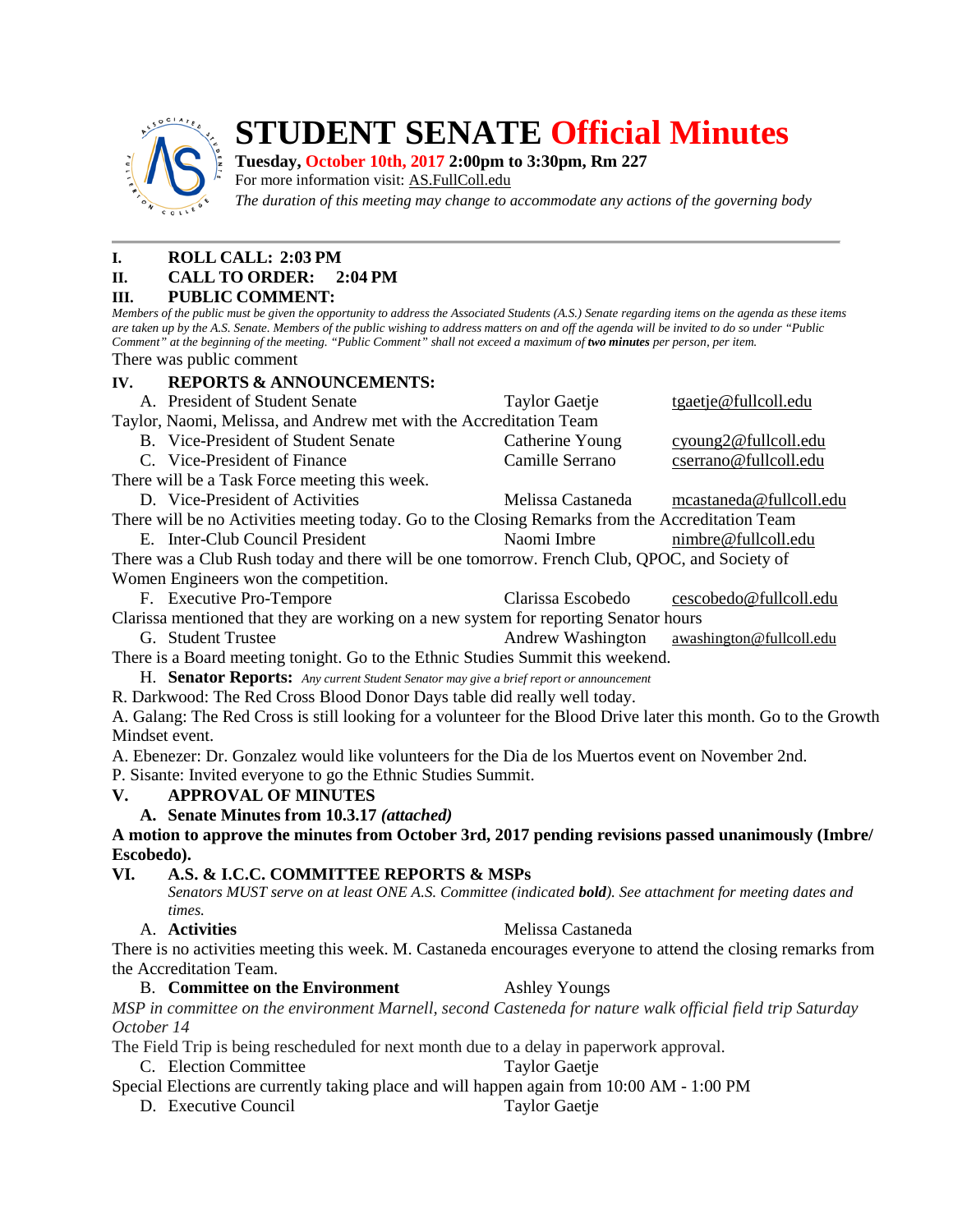There will be an Execs meeting 2 weeks from today.

E. **Finance & Budget** Camille Serrano *MSP to approve Lillian Rodriguez as Vice-Chair of Finance Committee (Marnell, Abbaali) MSP to approve Michael Marnell as secretary of Finance Committee (Rodriguez, Abbaali)*

F. A.S. Benefits Task Force Camille Serrano There will be no meeting next week. G. Inter-Club Council Naomi Imbre They are working on getting a club website. H. **Judicial** Patrice Sisante *MSP to approve Annaliese Tusken as a new member (Villareal/Escobedo) MSP to approve A.Tusken as secretary. (Escobedo/Villareal) MSP to approve the creation of a Senator and Representative binder for the recording and tracking of Senate Hours. (Tusken/Villareal)*

Patrice and Clarissa discussed the ideas for the potential ways to log Senate Hours.

I. **Research, Planning, & Resolutions (RPR)** Catherine Young

MS*P to approve Tiffanny Hernaez as a member of RPR (Gatpandan/Sisante)*

*MSP to approve Tiffanny Hernaez as Secretary of RPR (Sisante/Villareal)*

**A motion to approve all MSPs under AS and ICC Committee Reports and MSPs passed unanimously (Sisante/ Serrano).**

#### **VII. UNFINISHED BUSINESS**

A. Applicants to Serve as Student Representatives

Catalina Martinez

Joshua Canal

**A motion to approve Catalina Martinez and Joshua Canal as Student Representatives passed unanimously (Imbre/ Galang).**

B. Swearing in New Senators

C. SSCCC General Assembly

MSP to send 5 people to represent AS (Adjei/ Galang)

MSP to send Camille Serrano, Robert Darkwood, Melissa Castaneda, Catherine Young, Taylor Gaetje to SSCCC General Assembly (Galang/ Marnell)

#### **A motion to approve the MSPs under SSCCC General Assembly passed unanimously (Abbaali/ Castillo). VIII. NEW BUSINESS**

A. Campus Photo ID Card Policy Revision

Naomi Abesamis discussed the new Campus ID Card policy.

B. Anaheim Ducks Partnership

Naomi Abesamis reminded everyone to push the sale of Anaheim Ducks tickets.

C. Quad Haunt

M. Castaneda asked if anyone is interested in going as a group costume for the Quad Haunt event on October 31st.

D. Sodexo Food Contract Committee

VPAS Rod Garcia has been in talks with Sodexo because they are currently on a month-to-month contract. Rod would like for a committee to be created between Sodexo employees and AS representatives.

#### **A motion to approve the Food Service Review Task Force passed unanimously (Marnell/ Sisante).**

**A motion to approve having no more than 7 students on the Food Service Review Task Force passed unanimously (Tusken/ Abbaali).**

Interested Parties: Patrice Sisante, Aldwin Galang, Bahar Tavakolian Saleh Alice Kang, Robert Darkwood, Lillian Rodriguez, Michael Marnell